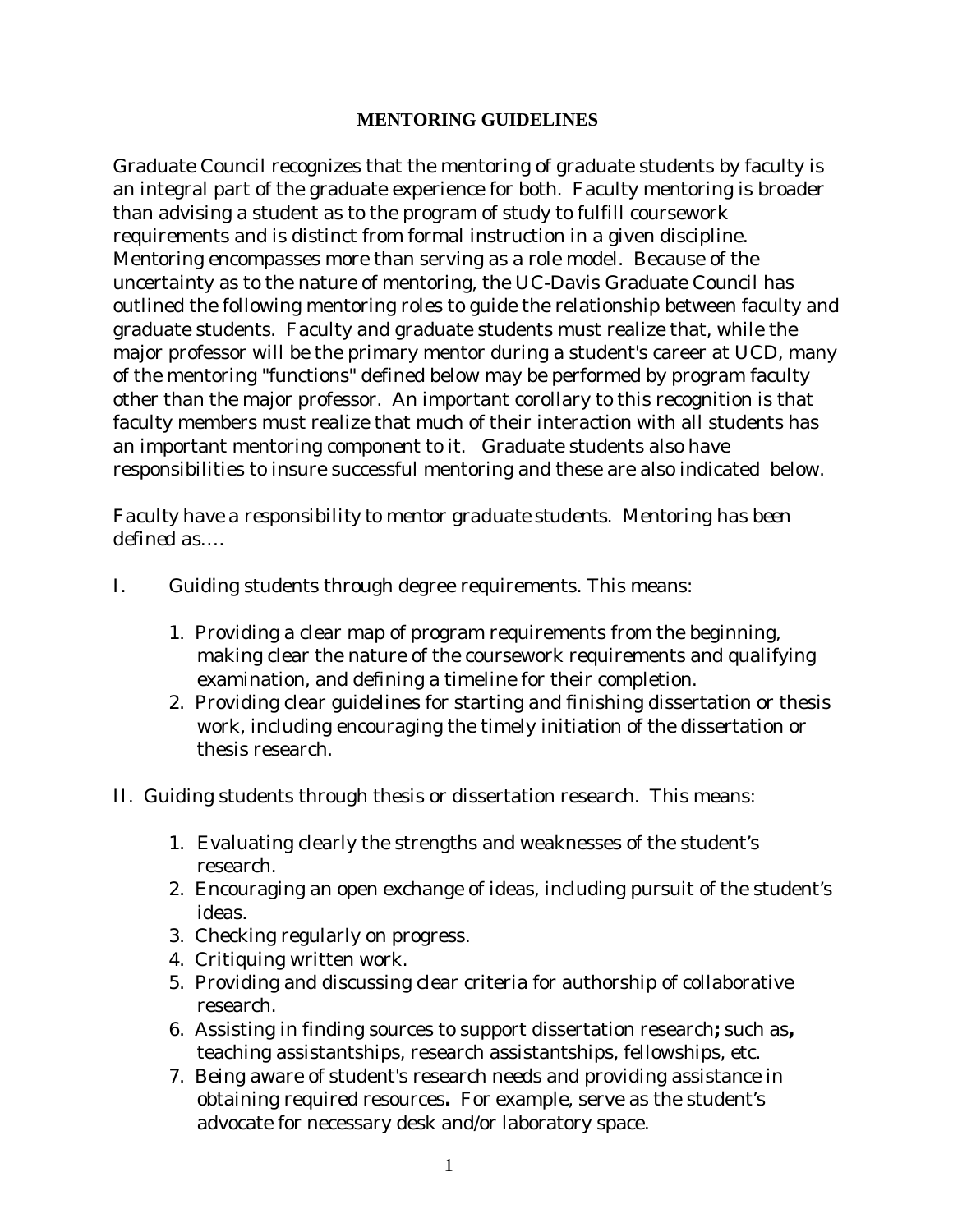- III. Guiding students through professional development. This means:
	- 1. Providing guidance and serving as a role model for upholding the highest ethical standards.
	- 2. Treating students respectfully.
	- 3. Encouraging and critiquing oral and written presentations.
	- 4. Encouraging participation in professional meetings of regional groups as well as of learned societies.
	- 5. Facilitating interactions with other scholars, on campus and in the wider professional community.
	- 6. Assistance with applications for research funding, fellowship applications, and other applications as appropriate for the respective discipline.
	- 7. Being the student's advocate in academic and professional communities.
	- 8. Providing career guidance, specifically assistance in preparation of CV and job interviews, and writing letters of recommendation in a timely manner.
	- 9. Recognizing and giving value to the idea that there are a variety of career options available to the student in her/his/your field of interest and accepting that the student's choice of career options is worthy of your support. For example, guiding the student to teaching opportunities when appropriate for the student's goals.

## *As partners in the mentoring relationship, graduate students have responsibilities. As mentees, students should:*

- I. Be aware of their own mentoring needs and how they change through their graduate tenure. Graduate students should discuss these changing needs with their mentors.
- II. Recognize that one faculty member may not be able to satisfy all of a student's mentoring needs. Seek assistance from multiple individuals/organizations to fulfill the mentoring roles described above.
- III. Recognize that their mentoring needs must respect their mentor's other responsibilities and time commitments.
- IV. Maintain and seek regular communication with their mentors, especially their major professor.

While we have tried to provide examples of what mentoring means, we recognize that each discipline will provide its own special set of mentoring needs and challenges. We recommend that each graduate program meet to define what "good mentoring" means to and for its faculty and graduate students.